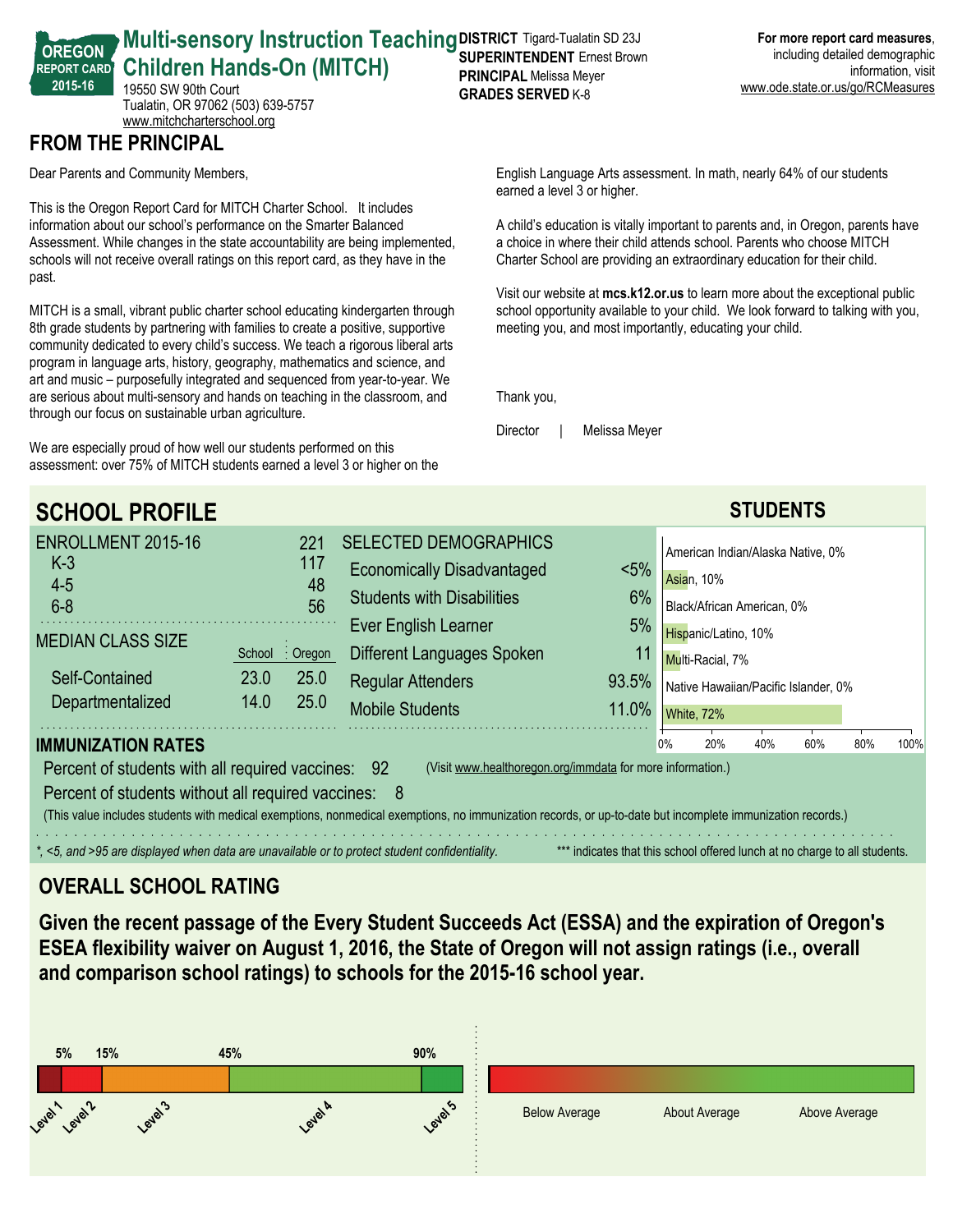| 2015-16                                                                                                                                                                       | 19550 SW 90th Court<br>Tualatin, OR 97062 (503) 639-5757<br>www.mitchcharterschool.org                                                                                                                                       | ייט נישטיישיים בא וועדווורו<br><b>GRADES SERVED K-8</b>                                                             |                                                                              | www.ode.state.or.us/go/RCMeasures     |  |  |  |  |  |  |
|-------------------------------------------------------------------------------------------------------------------------------------------------------------------------------|------------------------------------------------------------------------------------------------------------------------------------------------------------------------------------------------------------------------------|---------------------------------------------------------------------------------------------------------------------|------------------------------------------------------------------------------|---------------------------------------|--|--|--|--|--|--|
|                                                                                                                                                                               | <b>PROGRESS</b> ARE STUDENTS MAKING ADEQUATE GAINS OVER TIME?                                                                                                                                                                |                                                                                                                     |                                                                              |                                       |  |  |  |  |  |  |
| <b>SCHOOL</b>                                                                                                                                                                 | Performance of students enrolled in the school for a full academic year                                                                                                                                                      |                                                                                                                     |                                                                              |                                       |  |  |  |  |  |  |
| <b>PERFORMANCE</b><br>The Smarter                                                                                                                                             | Did at least 95% of the students at this school take required assessments?<br>$ \times $ Yes<br>No, Interpret Results with Caution<br>Participation rate criteria are in place to ensure schools test all eligible students. |                                                                                                                     |                                                                              |                                       |  |  |  |  |  |  |
| Balanced and<br>alternate<br>assessments have<br>four performance<br>levels where levels 3<br>and 4 are meeting<br>the standard for<br>school and district<br>accountability. |                                                                                                                                                                                                                              | School Performance (%)<br>2012-13<br>2013-14<br>2014-15                                                             | School<br>Oregon<br>:Performance (%) :Performance (%):<br>2015-16<br>2015-16 | Like-School<br>Average (%)<br>2015-16 |  |  |  |  |  |  |
|                                                                                                                                                                               | English Language Arts (Administered statewide in grades: 3-8, 11)                                                                                                                                                            |                                                                                                                     | Level 1<br>Level 2                                                           | Levels 3 & 4                          |  |  |  |  |  |  |
|                                                                                                                                                                               | All students in tested grades                                                                                                                                                                                                | 73.8<br>2014-15 was the first<br>operational year of the new<br>17.9<br>English language arts<br>8.3<br>assessment. | 75.4<br>54.5<br>16.4<br>22.4<br>23.1<br>8.2                                  | 78.2<br>14.0<br>7.9                   |  |  |  |  |  |  |
| See report cards<br>from previous years<br>to view historical<br>OAKS performance<br>data.                                                                                    | <b>Mathematics</b>                                                                                                                                                                                                           | (Administered statewide in grades: 3-8, 11)                                                                         | Level <sub>2</sub><br>Level 1                                                | Levels 3 & 4                          |  |  |  |  |  |  |
|                                                                                                                                                                               | All students in tested grades                                                                                                                                                                                                | 66.2<br>2014-15 was the first<br>23.4<br>operational year of the new<br>mathematics assessment.<br>10.3             | 63.9<br>43.9<br>27.0<br>28.0<br>28.1<br>9.0                                  | 73.4<br>19.2<br>74                    |  |  |  |  |  |  |
|                                                                                                                                                                               | Science (OAKS)<br>(Administered statewide in Grades: 5, 8, 11)                                                                                                                                                               | Did not meet<br>Met                                                                                                 | Exceeded                                                                     |                                       |  |  |  |  |  |  |
|                                                                                                                                                                               | All students in tested grades                                                                                                                                                                                                | 16.3<br>12.3<br>23.8<br>83.3<br>81.6<br>80.7<br>59.5<br>65.3<br>68.4<br>16.7<br>18.4<br>19.3                        | 13.9<br>13.8<br>75.0<br>65.2<br>61.1<br>51.5<br>25.0<br>34.8                 | 28.4<br>86.6<br>58.2<br>13.4          |  |  |  |  |  |  |
| <5, and >95 are displayed when the data must be suppressed to protect student<br>Visit www.ode.state.or.us/go/data for additional assessment results.                         |                                                                                                                                                                                                                              |                                                                                                                     |                                                                              |                                       |  |  |  |  |  |  |

**SUPERINTENDENT** Ernest Brown **PRINCIPAL** Melissa Meyer

**For more report card measures**, including detailed demographic

information, visit

*confidentiality.*

**Multi-sensory Instruction Teaching DISTRICT Tigard-Tualatin SD 23J** 

**OREGON**

REPORT CARD<sup>7</sup> Children Hands-On (MITCH)

# **OUTCOMES** FOR KEY STUDENT GROUPS AT THIS SCHOOL COMPARED TO THE SAME GROUPS STATEWIDE

| <b>STUDENT</b>                  |                                                  |                                |                                          |                               |                                                  |                           |                                          |                                         |                                                                                                         |                         |                                          |                                  |  |
|---------------------------------|--------------------------------------------------|--------------------------------|------------------------------------------|-------------------------------|--------------------------------------------------|---------------------------|------------------------------------------|-----------------------------------------|---------------------------------------------------------------------------------------------------------|-------------------------|------------------------------------------|----------------------------------|--|
| <b>GROUP</b><br><b>OUTCOMES</b> |                                                  | School<br>$(\%)$               | Oregon<br>Performance Performance<br>(%) | Like-School<br>Average<br>(%) |                                                  | School<br>$(\%)$          | Oregon<br>Performance Performance<br>(%) | Like-School<br>Average<br>(%)           |                                                                                                         | School<br>(%)           | Oregon<br>Performance Performance<br>(%) | Like-School<br>Average<br>$(\%)$ |  |
|                                 | <b>Economically Disadvantaged</b>                |                                |                                          | American Indian/Alaska Native |                                                  |                           |                                          | <b>Native Hawaiian/Pacific Islander</b> |                                                                                                         |                         |                                          |                                  |  |
|                                 | Eng. Lang. Arts<br><b>Mathematics</b><br>Science | $\star$<br>$\star$<br>$\star$  | 42.3<br>31.3<br>54.6                     | 56.8<br>52.7<br>73.7          | Eng. Lang. Arts<br><b>Mathematics</b><br>Science | $^\star$<br>$^\star$<br>* | 37.2<br>26.9<br>50.1                     | 78.3<br>73.9<br>>95                     | Eng. Lang. Arts<br><b>Mathematics</b><br>Science                                                        | $\star$ .               | 41.8<br>29.2<br>47.9                     | 78.9<br>73.7<br>90.0             |  |
|                                 | <b>English Learners</b>                          |                                |                                          | Asian                         |                                                  |                           | <b>White</b>                             |                                         |                                                                                                         |                         |                                          |                                  |  |
|                                 | Eng. Lang. Arts<br><b>Mathematics</b><br>Science | 50.0<br>50.0                   | 33.0<br>24.2<br>38.4                     | 48.6<br>49.1<br>59.0          | Eng. Lang. Arts<br>Mathematics<br>Science        | 92.9<br>92.9              | 72.7<br>69.0<br>74.6                     | 88.4<br>85.6<br>86.0                    | Eng. Lang. Arts<br><b>Mathematics</b><br>Science                                                        | 72.9:<br>63.5:<br>78.3  | 60.9<br>50.1<br>73.5                     | 78.7<br>73.8<br>87.5             |  |
|                                 | <b>Students with Disabilities</b>                |                                |                                          | <b>Black/African American</b> |                                                  |                           |                                          | Female                                  |                                                                                                         |                         |                                          |                                  |  |
|                                 | Eng. Lang. Arts<br><b>Mathematics</b><br>Science | 12.5<br>< 5                    | 22.6<br>18.4<br>34.9                     | 47.6<br>45.0<br>61.8          | Eng. Lang. Arts<br><b>Mathematics</b><br>Science | *<br>$^\star$             | 32.9<br>21.1<br>38.8                     | 63.2<br>57.9<br>73.3                    | Eng. Lang. Arts<br><b>Mathematics</b><br>Science                                                        | 78.5:<br>66.2:<br>73.7: | 60.3<br>43.6<br>63.4                     | 82.7<br>71.8<br>83.8             |  |
|                                 | <b>Migrant</b>                                   |                                |                                          | <b>Hispanic/Latino</b>        |                                                  |                           | <b>Male</b>                              |                                         |                                                                                                         |                         |                                          |                                  |  |
|                                 | Eng. Lang. Arts<br><b>Mathematics</b><br>Science | $\star$<br>$^\star$            | 27.8<br>19.8<br>34.8                     | $\star$<br>$\star$<br>$\star$ | Eng. Lang. Arts<br><b>Mathematics</b><br>Science | 50.0<br>60.0              | 36.8<br>25.8<br>44.3                     | 65.5<br>58.6<br>74.0                    | Eng. Lang. Arts<br><b>Mathematics</b><br>Science                                                        | 71.9:<br>61.4:<br>76.5: | 49.0<br>44.2<br>67.0                     | 73.8<br>75.0<br>89.2             |  |
|                                 | <b>Talented and Gifted</b>                       |                                |                                          |                               | <b>Multi-Racial</b>                              |                           |                                          |                                         |                                                                                                         |                         |                                          |                                  |  |
|                                 | Eng. Lang. Arts<br><b>Mathematics</b><br>Science | $\star$<br>$^\star$<br>$\star$ | 95.4<br>94.6<br>97.5                     | >95<br>>95<br>>95             | Eng. Lang. Arts<br><b>Mathematics</b><br>Science | >95<br>41.7               | 59.0<br>47.4<br>69.5                     | 77.7<br>75.8<br>88.5                    | *, <5, and >95 are displayed when the data<br>must be suppressed to protect student<br>confidentiality. |                         |                                          |                                  |  |